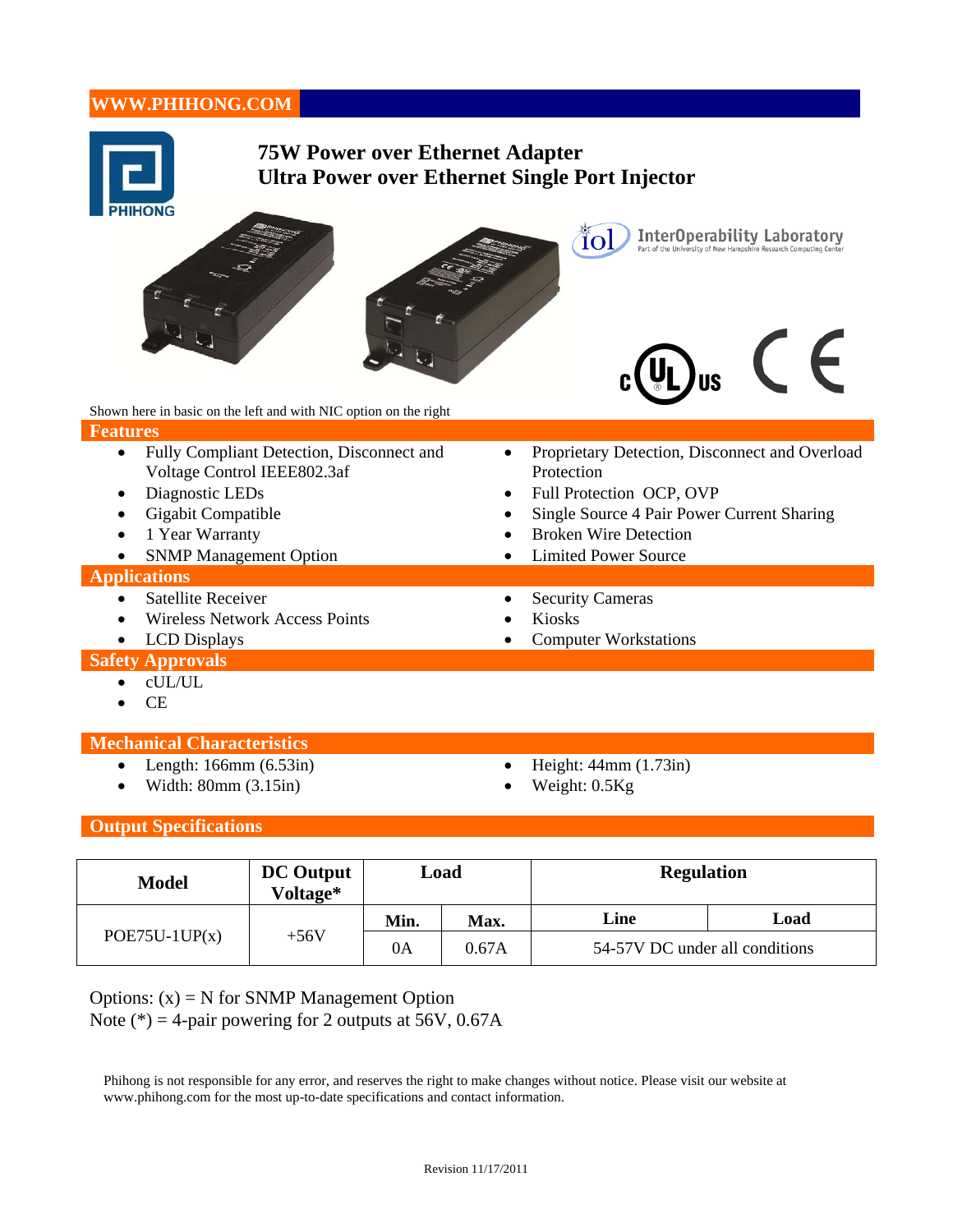**INPUT: AC Input Voltage Range**  90 to 264VAC

**AC Input Voltage Rating**  100 to 240VAC, 47-63Hz

### **AC Input Current**

2.0A (RMS) maximum for 90VAC 1.2A (RMS) maximum for 240VAC

**Leakage Current**  3.5mA maximum @ 254VAC 60Hz

## **AC Inrush Current**

30A (RMS) maximum for 115VAC 60A (RMS) maximum for 230VAC

## **OUTPUT:**

**Total Output Power**  75W

#### **Ripple and Regulation**  250mV maximum

**DC Offset** 

No data degradation with DC imbalance 18mA per min.

**Efficiency**  80% (typical) at maximum load, and 120VAC 60Hz

**Hold-up Time**  10mS min. 120VAC and maximum load

## **Transient O/P Voltage Protection**

60V maximum

## **ENVIRONMENTAL:**

**Temperature**  Operation  $-20$  to  $+40^{\circ}$ C<br>Non-operation  $-25$  to  $+65^{\circ}$ C Non-operation

## **Humidity**

Operation 5 to 90%

**EMC**  FCC Part 15 Class B EN55022 Class B

## **POE75U Characteristics** WWW.PHIHONG.COM

#### **Isolation Test**

Primary to Secondary: 4242VDC for 1 minute 10mA Primary to Field Ground: 2121VDC for 1 minute Output to Field Ground: 2121VDC

#### **Immunity**

| ESD:                | EN61000-4-2. Level 3 |
|---------------------|----------------------|
| RS:                 | EN61000-4-3. Level 3 |
| EFT:                | EN61000-4-4. Level 2 |
| Surge:              | EN61000-4-5. Level 3 |
| CS:                 | EN61000-4-6. Level 2 |
| <b>Voltage Dips</b> | EN61000-4-11         |
| Harmonic:           | EN61000-3-2 Class A  |

## **Insulation Resistance**

Primary to Secondary: >10M OHM 500VDC Primary to Field Ground: >10M OHM 500VDC

#### **IEEE 802.3af/at Interoperability**

If 25kohm is detected the unit operates in "IEEE802.3at mode" 33.6W 2 pair powering. 12.5k detection resistance required for full power UNH Interoperability report available upon request

## **FEATURE:**

#### **Cisco Legacy detection**  No extern parts required for Legacy devices:

VoIP Phones: 7910,7912,7940,7960 Access Points: 350,1100,1200

## **Over Voltage/Current, Short Circuit Protection**

Outputs equipped with short circuit protection and overload protection as per 802.3af specifications except max average current is 1.34A The output can be shorted permanently without damage

#### **Indicators**

Green LED 1: DC Power "OK" Red LED: Fault detected Solid Green LED 2: Power detected "CONNECT" at 75W Flashing Green LED 2: IEEE802.3at detected "CONNECT" at 30W

# **Input Connector**

IEC320 inlet 3 pin

# **Warranty**

1 Year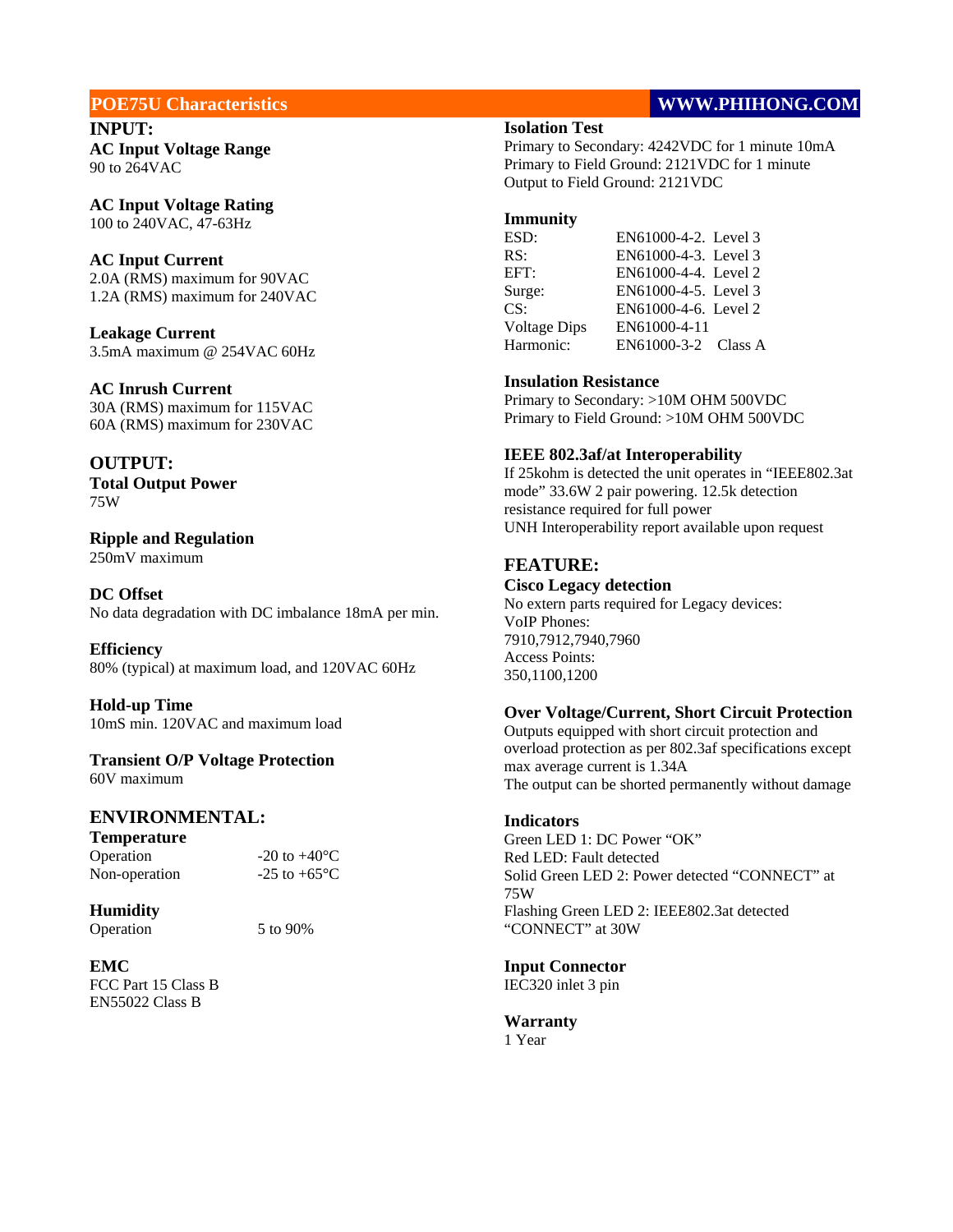## **POE75U Design Dimensions (mm)** WWW.PHIHONG.COM

**Case as featured with the SNMP Management option**



## **Case without the SNMP Management Option**